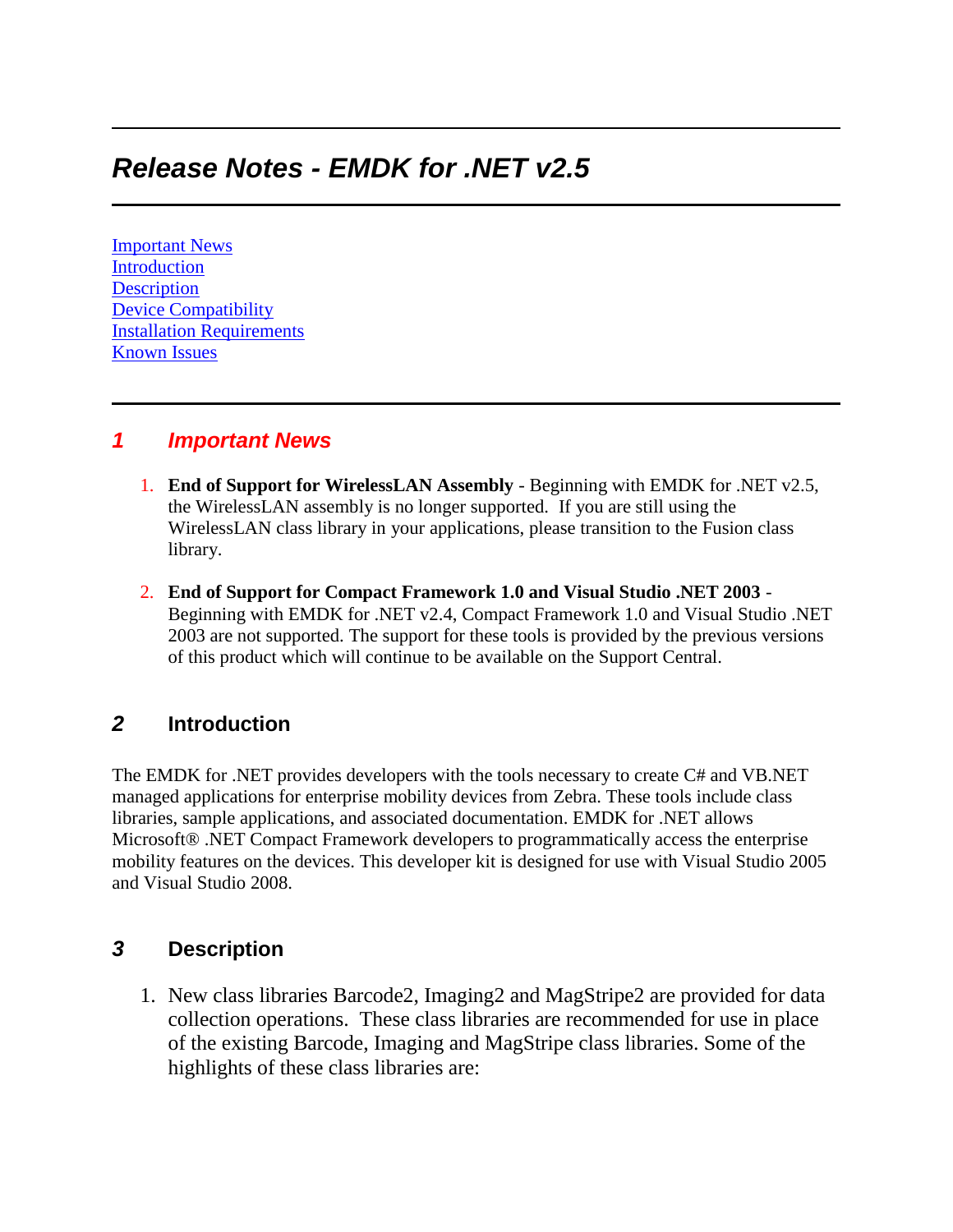- o Provide easy to use and easy to understand interface to the data collection operations.
- o Requires fewer lines of code for targeting Zebra value add features
- o Created using Compact Framework 2.0 (CF2.0) for performance gains. Compatible with Compact Framework 3.5 (CF3.5).
- o New sample applications: Barcode2Sample1, Imager2Sample1 and MagStripe2Sample1, for illustrating the use of the new classes
- o The Barcode2 class library includes a buffered scanning feature for creating scan-intensive applications.
- o The Imaging2 class library includes an activators feature to capture and display images in one function call. Refer to the "Using Activators" section of the Imaging2 programmer's guide. The activators feature is supported only on the latest devices including MC75A, MC55A, MC9190, MC3100, and MC9500.
- o The MagStripe2 class library includes the capability of parsing track data based on sentinels specified by the application.
- o These 3 new class libraries are supported on devices starting with CE6.0, WM6.X.
- o Refer to the programmer's guide in the Help file for detailed documentation
- 2. New Design Time Components (DTC):
	- o Available for scanning (Barcode2) and magnetic stripe reading (MagStripe2).
	- o Compatible with CF2.0 in VS2005 and CF2.0/CF3.5 in VS2008
	- o New samples Barcode2ControlSample1 and MagStripe2ControlSample1 provided for illustrating the use of the new DTCs
	- o **Important Note**: EMDK for .NET currently does not support the new image capture (Imaging2) DTC. While this DTC is distributed with this release, it should be avoided for now. Support for the Imaging2 DTC will be provided in a future version.
- 3. New feature LocateAndLaunch:
	- o Allows a pre-defined set of actions to be executed when the device reaches a specified GPS location. Some of the actions that can be performed include enable/disable radios (Bluetooth, WiFi or WWAN), launch an application or log the movements of the device to a file.
	- o The LocateAndLaunchTool class in the PowerTools class library provides programmatic access to the feature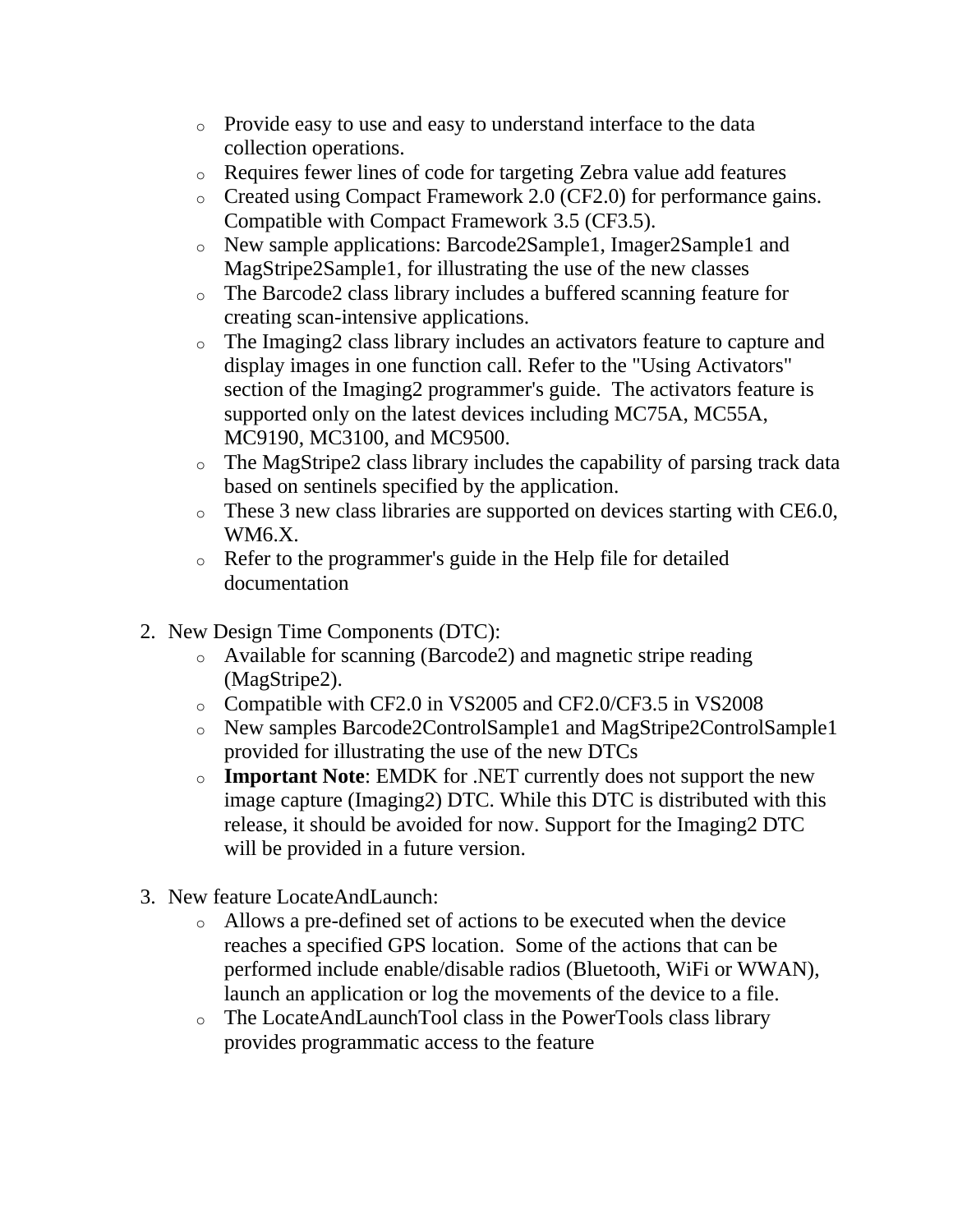- o The LocateAndLaunch application running on the device provides a GUI to access the feature without having to write code. This application is installed with the .NET runtime environment (Symbol.all.arm.cab).
- o Refer to the API reference and programmer's guide in the Help file for detailed documentation.
- 4. Updated the following components to CF2.0 for performance gains:
	- o Class libraries: Symbol, Audio, Barcode, BarcodeForms, Display, Fusion, Imaging, Keyboard, MagStripe, Notification, Printing, ResourceCoordination and StandardForms.
	- o Design Time Components: Barcode, Imaging and MagStripe
- 5. The DTCs are now available in Visual Studio 2008 when targeting CF3.5.
- 6. Fixed the following issues:
	- o ScanAndPair PowerTool Fixed the issue causing the ScanAndPair() method to fail, after the use of ScanAndPair(pin) overloaded method.
	- o Bluetooth Fixed the issue causing the Bluetooth.LocalComPorts property to fail when accessed.
- 7. Added support for the following features in the Barcode and Barcode2 class libraries:
	- o AdaptiveScanning Improved scanning for applications that use both high and low density barcodes (SE960 laser engine only).
	- o BeamWidth For querying and configuring the beam width of the laser scanner to narrow, wide or normal settings.
	- o New SecurityLevel parameter for Code39 and Code128 decoders
- 8. Updated the RFID3 class library to provide support for Fujitsu's custom tag commands when using 64K and 8K tags. Fujitsu tag command support is available for MC9090Z and FX7400 readers only. Refer to the RFID3 Programmer's Guide provided in the help documentation.
- 9. New device support for MC3190Z WM6.5 RFID reader.
- 10.Updated the existing ResourceCoordination class library with the following new features:
	- o New ConfigData.FLASHVENDOR property added.
	- o New terminal config types for MC55A.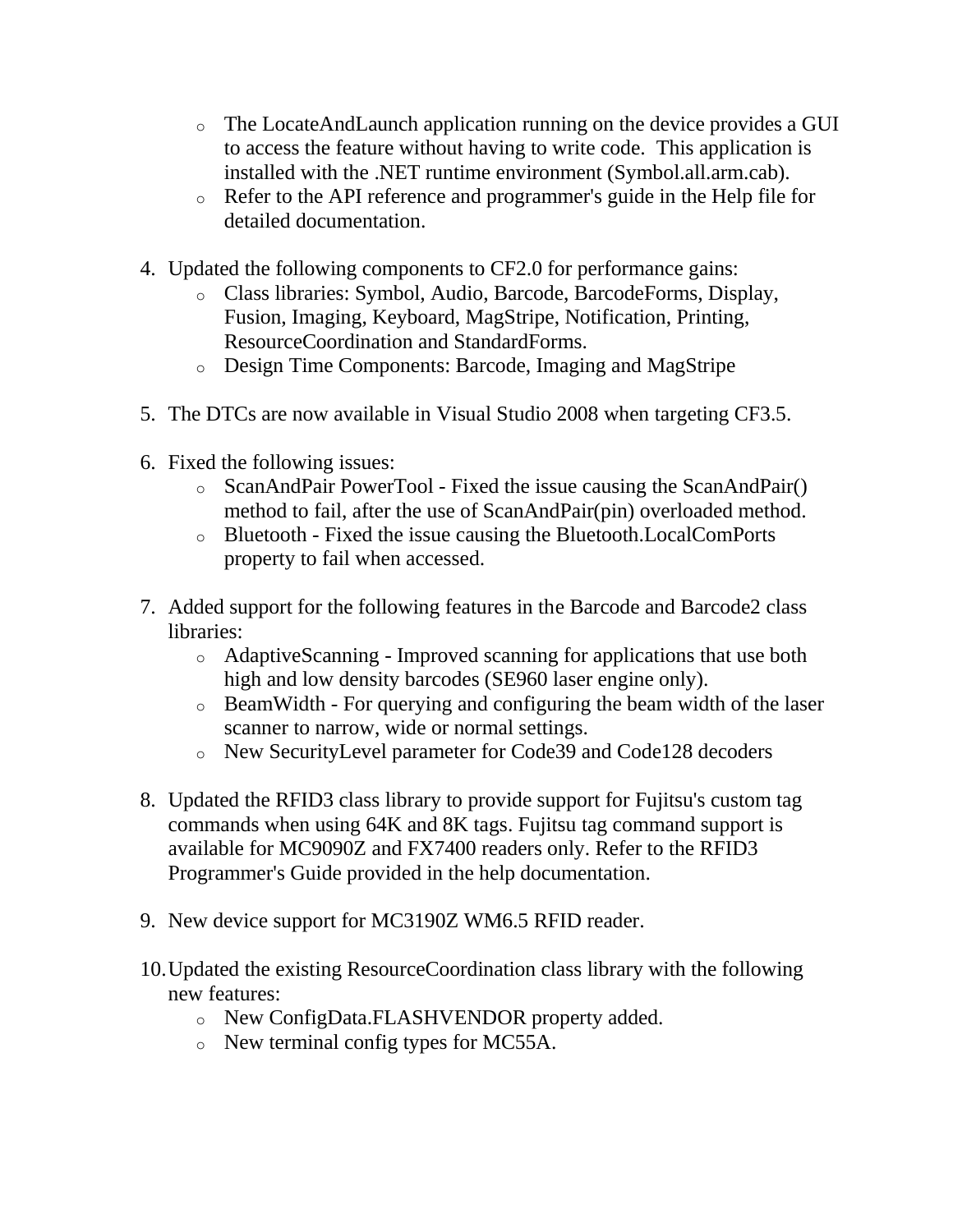- 11.Removed the WirelessLAN and RFID class libraries.
- 12.Removed the GenericReaderSample1 and GenericReaderSample2 applications.
- 13.**Important Note**: EMDK for .NET currently does not support the features introduced in Fusion 3.30. These include WAPI security standard, WLAN credential overriding and Pre-Authentication configuration. While these features are fully documented in the help file, they should be avoided for now. Full support for Fusion 3.30 will be provided in a future version.

Update1 provides support for the following:

- 1. New device support for MC55N0 WM6.5 including new Fusion X 1.00 features. Fusion X 1.00 supports the IEEE 802.11n standard.
- 2. New Design Time Component (DTC) for Imaging2 found in the Visual Studio toolbox:
	- o The Imaging2 DTC distributed with this package replaces the one distributed with an earlier version of this product. The earlier version of this DTC is not supported.
	- o Compatible with CF2.0 and CF3.5
	- o Applications created using the existing Imaging DTC cannot be upgraded to use the new DTC. You must create a new application to use these components.
	- o New sample application: Imaging2ControlSample1 for illustrating the use of the new DTCs
- 3. Added support for the following features in the Barcode and Barcode2 class libraries:
	- o Support for the new "LCDMode" reader parameter in the ImagerSpecific class. Enabling this parameter will enhance the ability of the Blockbuster imager to read barcodes from LCD displays such as cell phone screens.
	- o Support for the new "CouponReportMode" decoder parameter in the UPCEAN class. This parameter enables or disables the scanner capability to read old (UPC/EAN and Code 128) and new GS1 DataBar coupon barcodes.
- 4. Updated the Imaging2 class library to provide a solution for issues related to the activators feature. In the previous version, the trigger press events were not always captured when using this feature. Refer to the "Using Activators" section of the Imaging2 programmer's guide. The activators feature is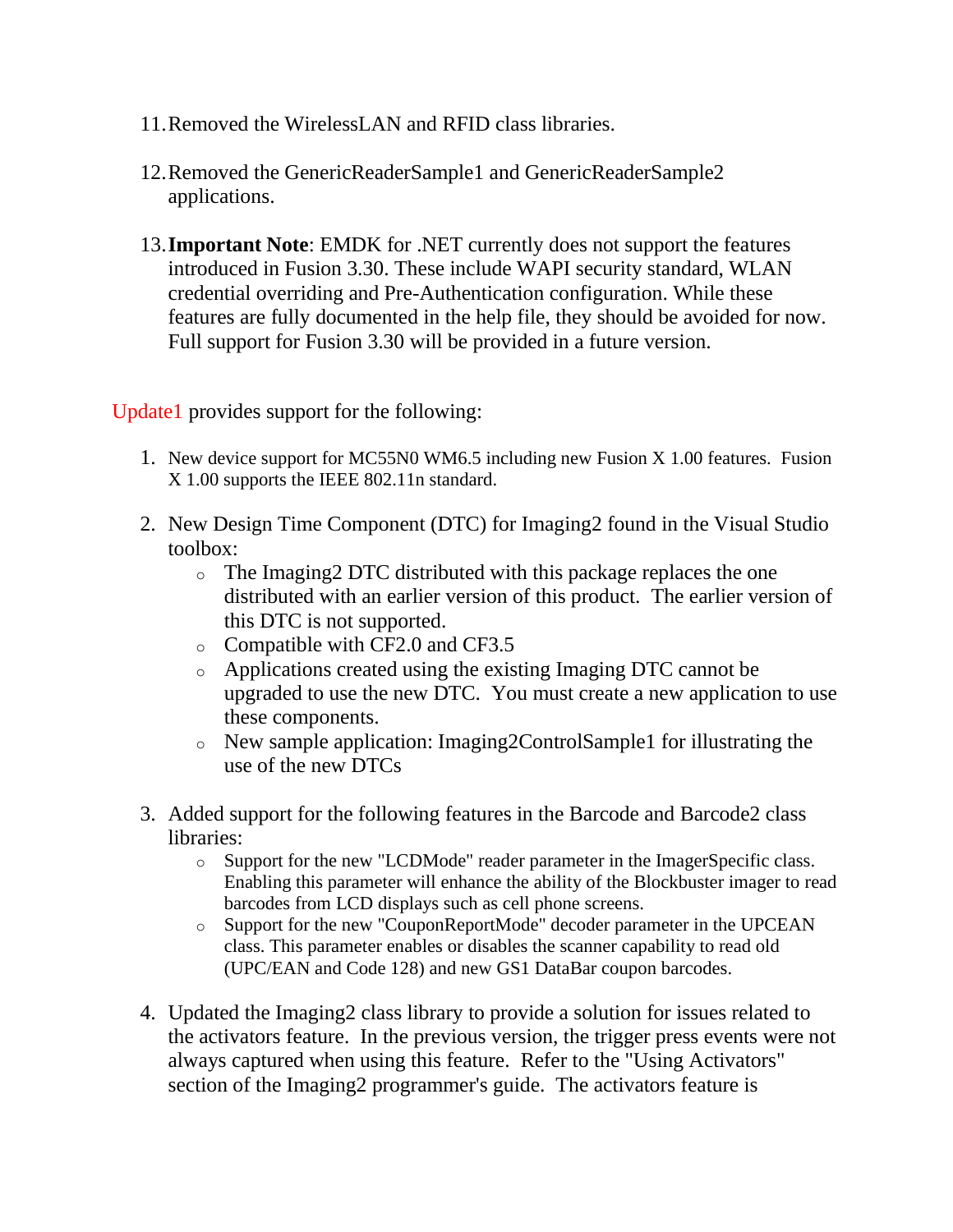supported only on the latest devices including MC75A, MC55A, MC9190, MC3100, and MC9500.

- 5. Updated the Barcode class library to provide a solution for the issue related to rapid barcode scanning. In previous version, rapidly scanning barcode may lead to disappearance of the scanner beam light.
- 6. Updated the Telemetry class library to accept the ECU source address value in the eParamInfo.J1939Info.SourceAddress2 field. In the previous versions, modifying the source address required setting both the SourceAddress and SourceAddress2 fields with the same value.

# *4* **Device Compatibility**

This software release has been approved for use with the following devices.

| Device        | Win CE<br>5.0 | Win CE<br>6.0 | 5.0    | Win Mobile Win Mobile<br>6.0/6.1 | Win Mobile<br>6.5 |
|---------------|---------------|---------------|--------|----------------------------------|-------------------|
| <b>ES400</b>  |               |               |        |                                  | $\ast$            |
| <b>FX7400</b> | $\ast$        |               |        |                                  |                   |
| <b>MC1000</b> | $\ast$        |               |        |                                  |                   |
| MC17          | $\ast$        |               |        |                                  |                   |
| <b>MC3000</b> | $\ast$        |               |        | $\ast$                           |                   |
| MC3090Z       |               |               |        | $\ast$                           |                   |
| MC3100        |               | $\ast$        |        | $\ast$                           | $\ast$            |
| MC55          |               |               |        | $\ast$                           | $\ast$            |
| MC55A         |               |               |        |                                  | $\ast$            |
| MC55N0        |               |               |        |                                  | $\ast$            |
| <b>MC65</b>   |               |               |        |                                  | $\ast$            |
| MC70          |               |               | $\ast$ | $\ast$                           |                   |
| <b>MC75</b>   |               |               |        | $\ast$                           | $\ast$            |
| MC75A         |               |               |        |                                  | $\ast$            |
| <b>MC9000</b> | $\ast$        |               | $\ast$ |                                  |                   |
| MC9090        | $\ast$        |               | $\ast$ | $\ast$                           |                   |
| MC9090 RFID   |               |               | $\ast$ |                                  |                   |
| MC9090-Z      |               |               |        | $\ast$                           |                   |
| MC9100        |               | $\ast$        |        |                                  | $\ast$            |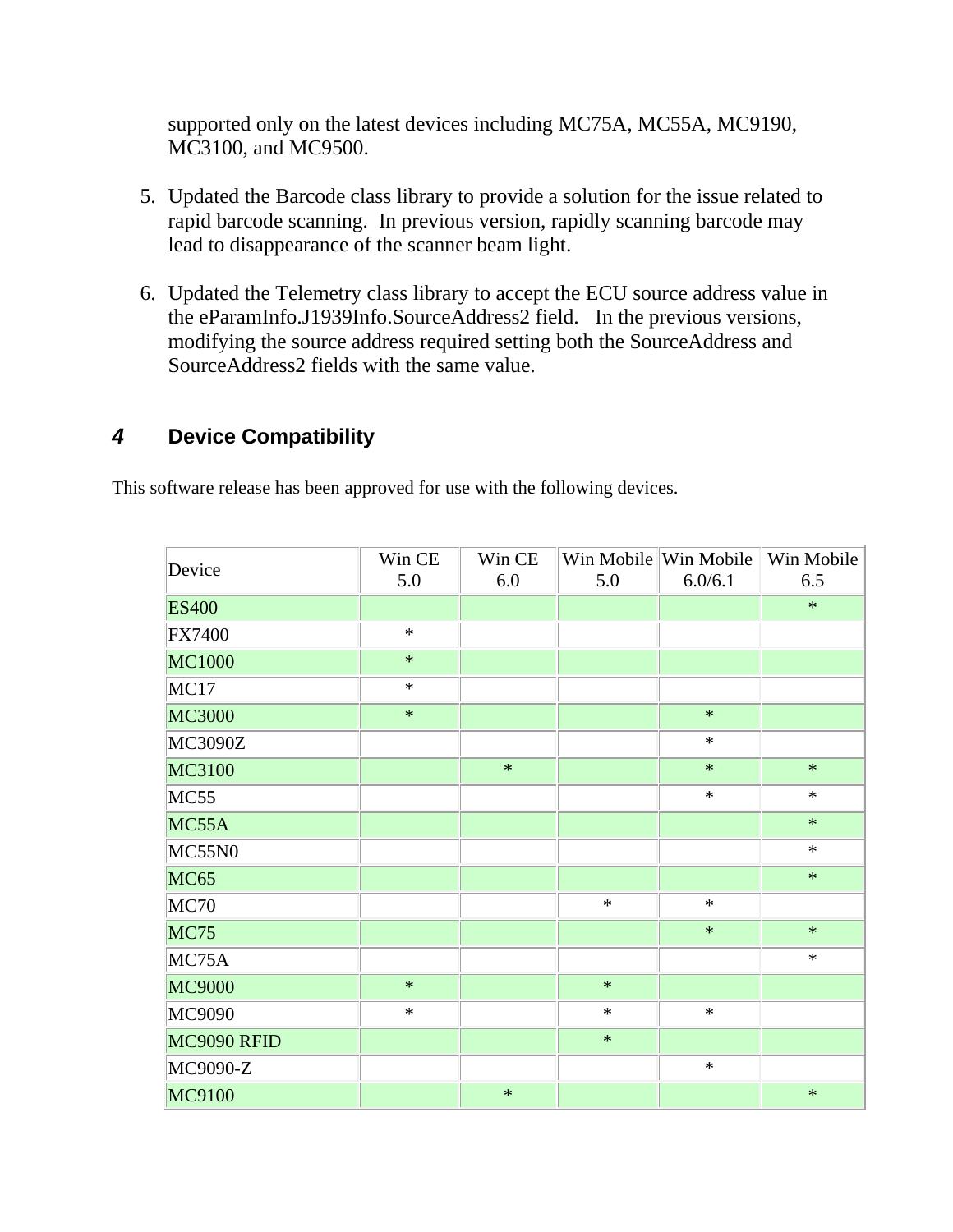| <b>MC9500</b> |        |  | $\ast$ | $\ast$ |
|---------------|--------|--|--------|--------|
| <b>MK500</b>  | $\ast$ |  |        |        |
| <b>MK4000</b> | $\ast$ |  |        |        |
| <b>MT2000</b> | $\ast$ |  |        |        |
| <b>RD5000</b> | $\ast$ |  |        |        |
| VC5090        | $\ast$ |  |        |        |
| VC6090        |        |  | $\ast$ | $\ast$ |
| <b>WT4000</b> | $\ast$ |  |        |        |
| XR400 Series  | $\ast$ |  |        |        |

\* Supported device

NOTE: Support for the older devices is provided by previous versions of this product.

## *5* **Installation Requirements**

### **Development PC**

Install Requirements for Visual Studio 2005:

- Microsoft® Windows XP (32-bit) or Microsoft® Windows Vista (32bit) or Microsoft® Windows 7 (32-bit and 64-bit)
- Microsoft® Visual Studio 2005 \*
- Microsoft ActiveSync 4.2 or higher (only for Windows XP, Vista has its own Mobile Device Center)
- Microsoft® Windows Mobile Device Center 6.1 or higher. (only for Windows 7)
- One of more of the following SDKs for the Windows Mobile [development:](http://www.microsoft.com/downloads/details.aspx?FamilyID=83A52AF2-F524-4EC5-9155-717CBE5D25ED&displaylang=en)
	- o [Microsoft® Windows Mobile 5.0 SDK for PocketPC](http://www.microsoft.com/downloads/details.aspx?FamilyID=83A52AF2-F524-4EC5-9155-717CBE5D25ED&displaylang=en)
	- o [Microsoft® Windows Mobile 6.0 Professional SDK for Pocket PC](http://www.microsoft.com/downloads/details.aspx?familyid=06111A3A-A651-4745-88EF-3D48091A390B&displaylang=en)
	- o [Microsoft® Windows Mobile 6.5 Professional Developer Tool](http://www.microsoft.com/downloads/details.aspx?FamilyID=20686a1d-97a8-4f80-bc6a-ae010e085a6e&displaylang=en)  [Kit](http://www.microsoft.com/downloads/details.aspx?FamilyID=20686a1d-97a8-4f80-bc6a-ae010e085a6e&displaylang=en)

Install Requirements for Visual Studio 2008:

- Microsoft® Windows XP (32-bit) or Microsoft® Windows Vista (32bit) or Microsoft® Windows 7 (32-bit and 64-bit)
- Microsoft® Visual Studio 2008 \*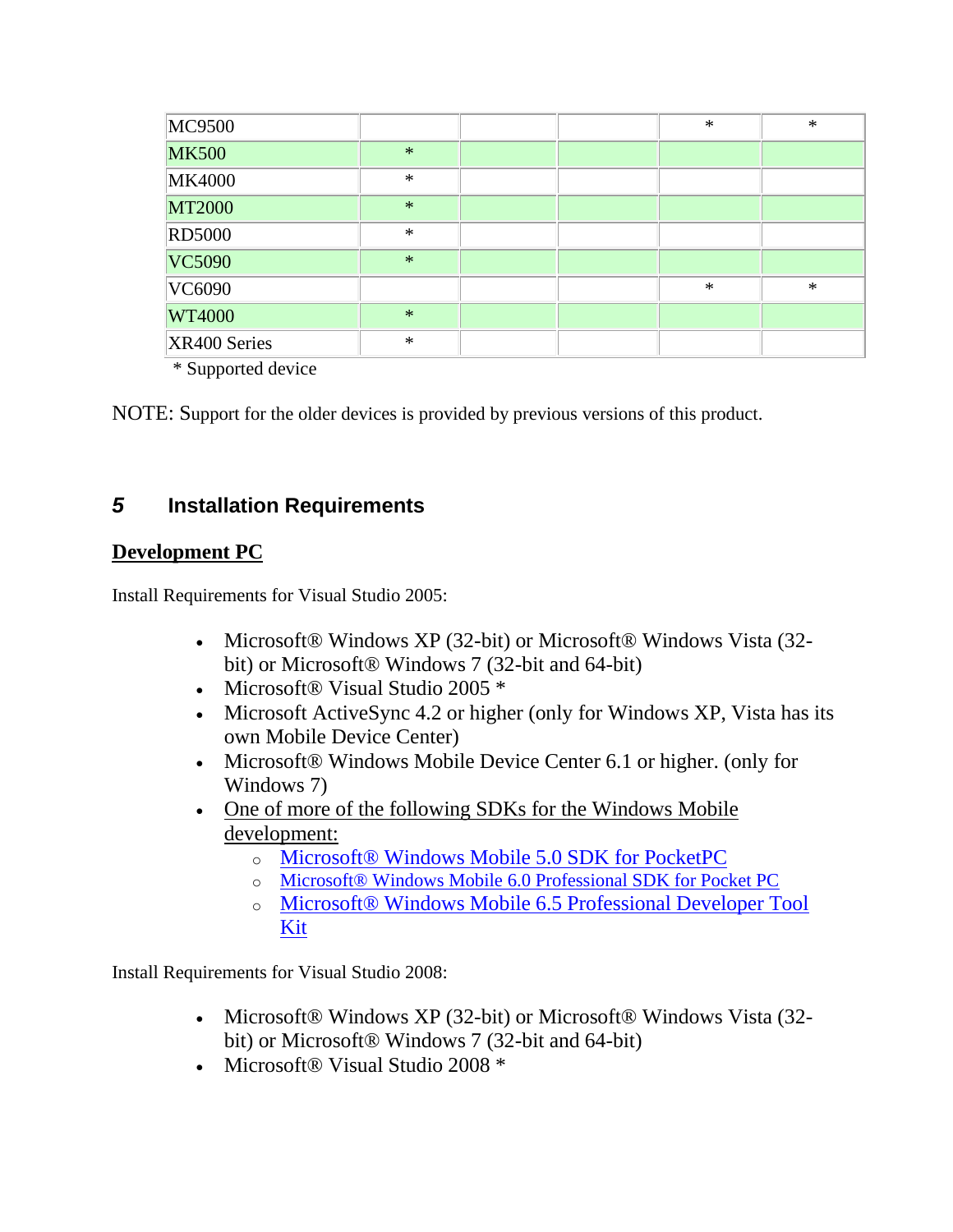- Microsoft ActiveSync 4.5 or higher (only for Windows XP, Vista has its own Mobile Device Center)
- Microsoft® Windows Mobile Device Center 6.1 or higher. (only for Windows 7)
- One of more of the following SDKs for the Windows Mobile [development:](http://www.microsoft.com/downloads/details.aspx?FamilyID=83A52AF2-F524-4EC5-9155-717CBE5D25ED&displaylang=en)
	- o [Microsoft® Windows Mobile 6.0 Professional SDK for Pocket PC](http://www.microsoft.com/downloads/details.aspx?familyid=06111A3A-A651-4745-88EF-3D48091A390B&displaylang=en)
	- o [Microsoft® Windows Mobile 6.5 Professional Developer Tool](http://www.microsoft.com/downloads/details.aspx?FamilyID=20686a1d-97a8-4f80-bc6a-ae010e085a6e&displaylang=en)  [Kit](http://www.microsoft.com/downloads/details.aspx?FamilyID=20686a1d-97a8-4f80-bc6a-ae010e085a6e&displaylang=en)

\* The edition of Visual Studio installed must support mobile device development. Express editions of Visual Studio do not support mobile device development. Visual Studio 2008 Standard Edition does not support mobile device development.

# **Device Runtimes**

To run device applications that utilize EMDK for .NET libraries, the following device runtimes must be installed:

> Microsoft .NET Compact Framework. The following table specifies the combinations of Visual Studio and .NET Compact Frameworks supported by EMDK:

|                    | CF 2.0 SP2 | CF 3.5    |
|--------------------|------------|-----------|
| Visual Studio 2005 | Supported  |           |
| Visual Studio 2008 | Supported  | Supported |

EMDK for .NET runtime environment (symbol.all.arm.cab).

### **Host Runtimes**

To run PC applications that utilize the RFID class libraries, the following Host runtimes must be installed:

- .NET Framework 2.0 or higher
- Symbol.RFID2.Host.dll
- RFIDControl.zip (required by RD50000. Refer to the section "Using Symbol.RFID2 Host Assembly with RD5000 Device Reader" in the ReadMe)

## *6* **Known Issues**